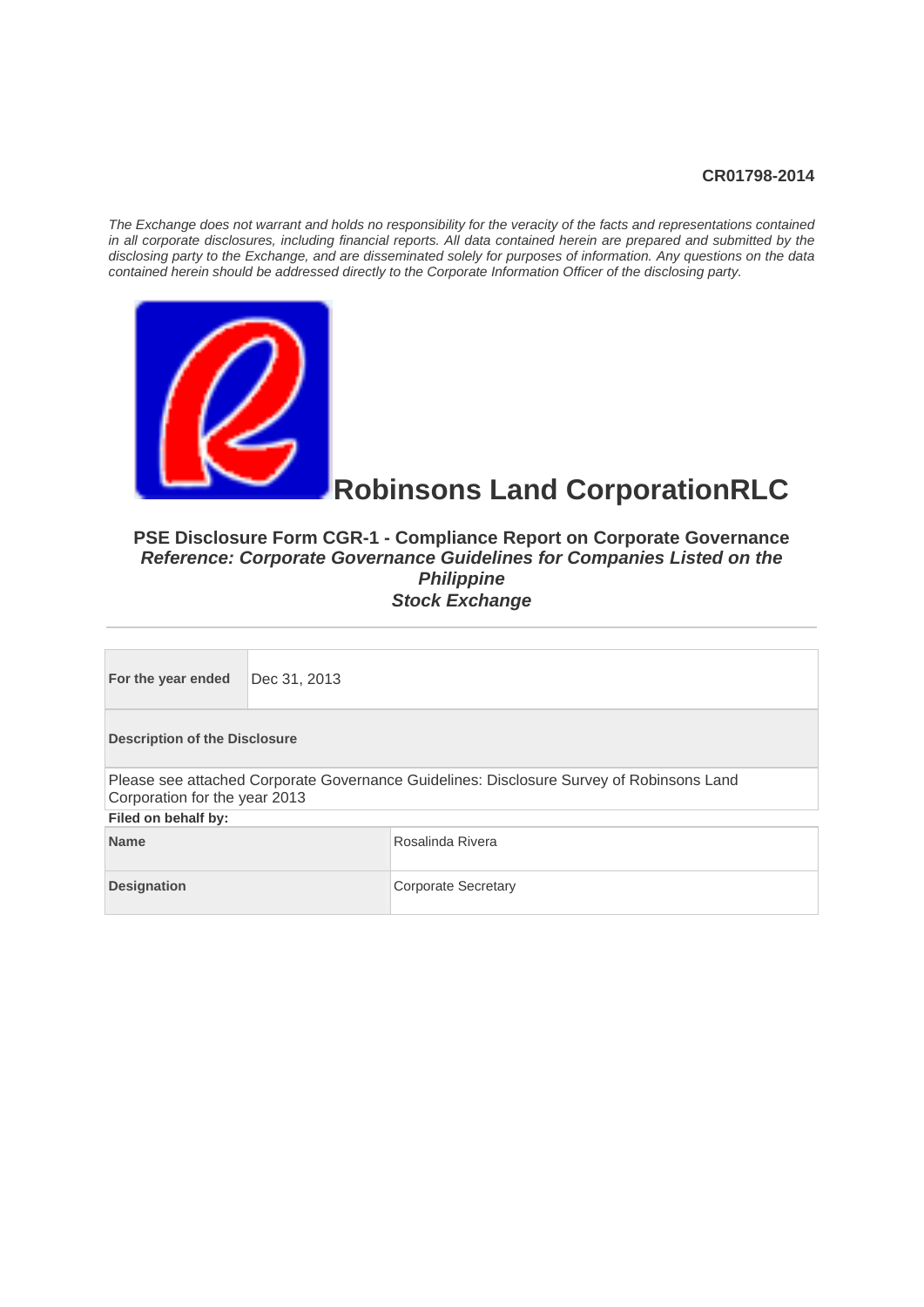|      |                                                                                                                                                                                 | <b>COMPLY</b> | <b>EXPLAIN</b>                                                                                                                                                                                                                                                     |
|------|---------------------------------------------------------------------------------------------------------------------------------------------------------------------------------|---------------|--------------------------------------------------------------------------------------------------------------------------------------------------------------------------------------------------------------------------------------------------------------------|
|      | Guideline No. 1:<br><b>DEVELOPS AND EXECUTES A SOUND BUSINESS STRATEGY</b>                                                                                                      |               |                                                                                                                                                                                                                                                                    |
| 1.1  | Have a clearly defined vision, mission and core values.                                                                                                                         | <b>Yes</b>    | Message to Stockholders, pp. 2-5, Annual Report<br>I-Introduction, p. 1, Corporate Governance Manual<br>II - Governance, p. 1, Corporate Governance Manual                                                                                                         |
| 1.2  | Have a well developed business strategy.                                                                                                                                        | Yes           | Message to Stockholders, pp. 2-5, Annual Report<br>I-Introduction, p. 1, Corporate Governance Manual<br>II - Governance, p. 1, Corporate Governance Manual                                                                                                         |
| 1.3  | Have a strategy execution process that facilitates effective performance<br>management, and is attuned to the company's business environment,<br>management style, and culture. | Yes           | Message to Stockholders, pp. 2-5, Annual Report<br>II - Governance, pp. 2-3, Corporate Governance Manual                                                                                                                                                           |
| 1.4  | Have its board continually engaged in discussions of strategic business<br>issues.                                                                                              | Yes           | <b>Board Meeting Attendance</b><br>Message to Stockholders, pp. 2-5, Annual Report<br>II - Governance, pp. 2-3, Corporate Governance Manual                                                                                                                        |
|      | Guideline No. 2:<br><b>ESTABLISHES A WELL-STRUCTURED AND FUNCTIONING BOARD</b>                                                                                                  |               |                                                                                                                                                                                                                                                                    |
| 2.1. | Have a board composed of directors of proven competence and integrity.                                                                                                          | Yes           | Directors and Executive Officers of the Registrant,<br>pp.37-43, Definitive Information Statement<br>II - Governance, p. 4, Corporate Governance Manual                                                                                                            |
| 2.2. | Be lead by a chairman who shall ensure that the board functions in an effective<br>and collegial manner.                                                                        | Yes           | Directors and Executive Officers of the Registrant pp.<br>37-43, Definitive Information Statement<br>Message to Stockholders, pp. 2-5, Annual Report                                                                                                               |
| 2.3  | Have at least three (3) or thirty percent (30%) of its directors as<br>independent directors.                                                                                   | No            | The Company complies with the requirement of the<br>Securities and Exchange Commission (SEC) that<br>publicly listed companies must have at least two (2)<br>independent directors or at least twenty percent (20%) of<br>its board size, whichever is the lesser. |
| 2.4  | Have in place written manuals, guidelines, and issuances that outline<br>procedures and processes.                                                                              | Yes           | Corporate Governance Manual                                                                                                                                                                                                                                        |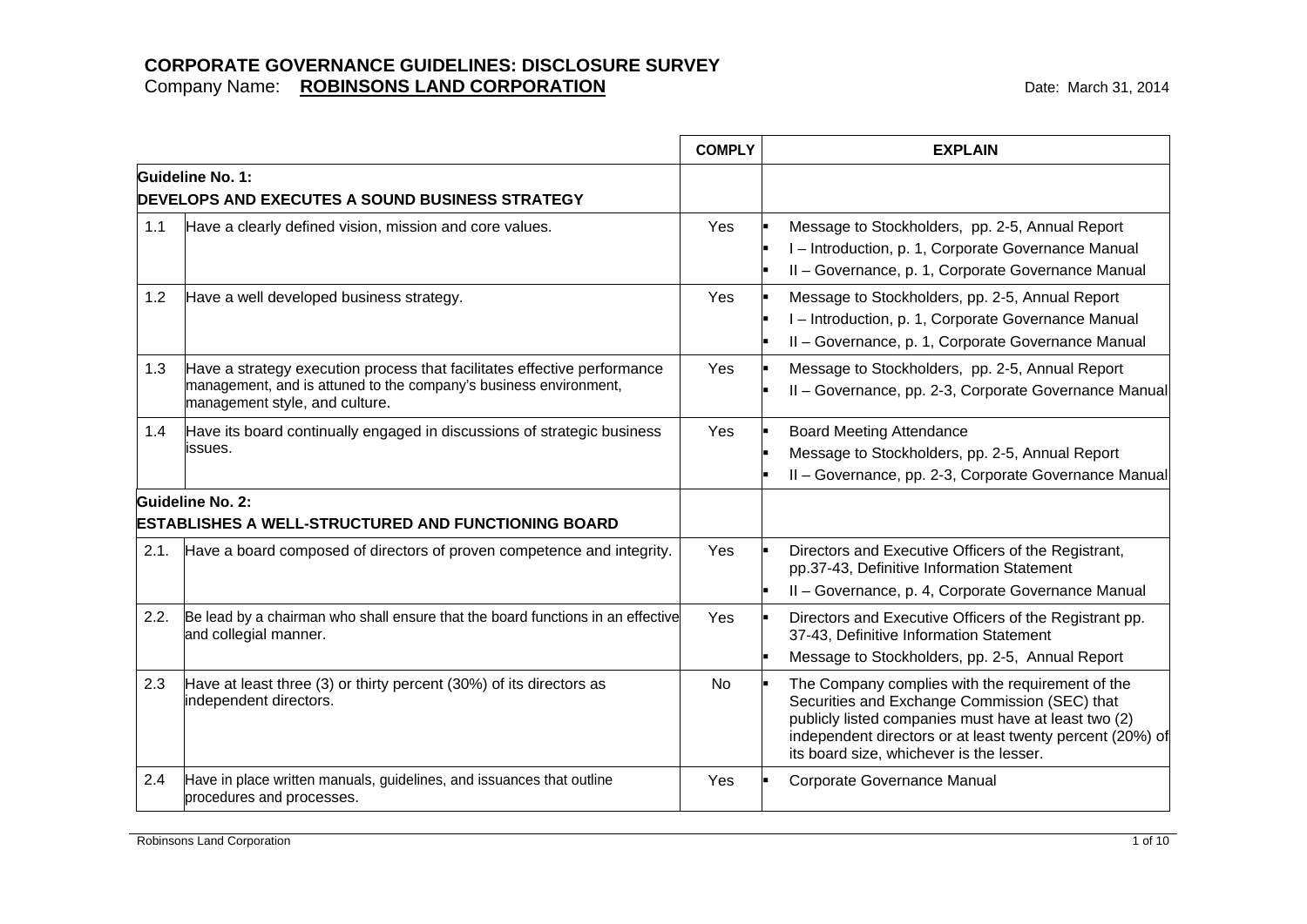| 2.5  | Have Audit, Risk, Governance, and Nomination & Election Committees of the<br>board.                                                                                                                  | Yes | III - V - Audit, Nomination, and Remuneration and<br>Compensation Committees, Articles III - V, pp. 11-18,<br>Corporate Governance Manual<br>Minutes of the Organizational Meeting of the Board of<br><b>Directors</b>                                                                   |
|------|------------------------------------------------------------------------------------------------------------------------------------------------------------------------------------------------------|-----|------------------------------------------------------------------------------------------------------------------------------------------------------------------------------------------------------------------------------------------------------------------------------------------|
| 2.6  | Have its Chairman and CEO positions held separately by individuals who<br>are not related to each other.                                                                                             | No  | The positions of Chairman and CEO are held separately<br>by individuals that are related to each other.<br>Directors and Executive Officers of the Registrant, pp.<br>37-43, Definitive Information Statement                                                                            |
| 2.7  | Have a director nomination and election process that ensures that all<br>shareholders are given the opportunity to nominate and elect directors<br>individually based on the number of shares voted. | Yes | Directors and Executive Officers of the Registrant pp.<br>37-43, Definitive Information Statement<br>Final List of Candidates for Independent Directors, p. 7,<br>Definitive Information Statement<br>Item 4. Meetings, IV - Nomination Committee, p. 15,<br>Corporate Governance Manual |
| 2.8  | Have in place a formal board and director development program.                                                                                                                                       | Yes | Training of New Directors and Senior Management<br>Officers, pp. 10-11, Corporate Governance Manual<br>Orientation and Education Program, A. Board Matters,<br>pp. 23-25, Annual Corporate Governance Report                                                                             |
| 2.9  | Have a corporate secretary.                                                                                                                                                                          | Yes | Article IX - Corporate Secretary, pp. 22-23, Corporate<br>Governance Manual                                                                                                                                                                                                              |
| 2.10 | Have no shareholder agreements, by-laws provisions, or other<br>arrangements that constrains the directors' ability to vote independently.                                                           | Yes | Article II - Governance, pp. 1-11, Corporate Governance<br>Manual<br><b>Definitive Information Statement</b>                                                                                                                                                                             |
|      | <b>Guideline No. 3:</b><br><b>MAINTAINS A ROBUST INTERNAL AUDIT AND CONTROL SYSTEM</b>                                                                                                               |     |                                                                                                                                                                                                                                                                                          |
| 3.1  | Establish the internal audit function as a separate unit in the company which<br>would be overseen at the Board level.                                                                               | Yes | VIII - Internal Audit, p.19, Corporate Governance<br>Manual<br>G. Internal Audit and Control. pp. 50-54, Annual<br>Corporate Governance Report                                                                                                                                           |
| 3.2  | Have a comprehensive enterprise-wide compliance program that is                                                                                                                                      | Yes | Item 4. Responsibility, VIII - Internal Audit, p. 21,                                                                                                                                                                                                                                    |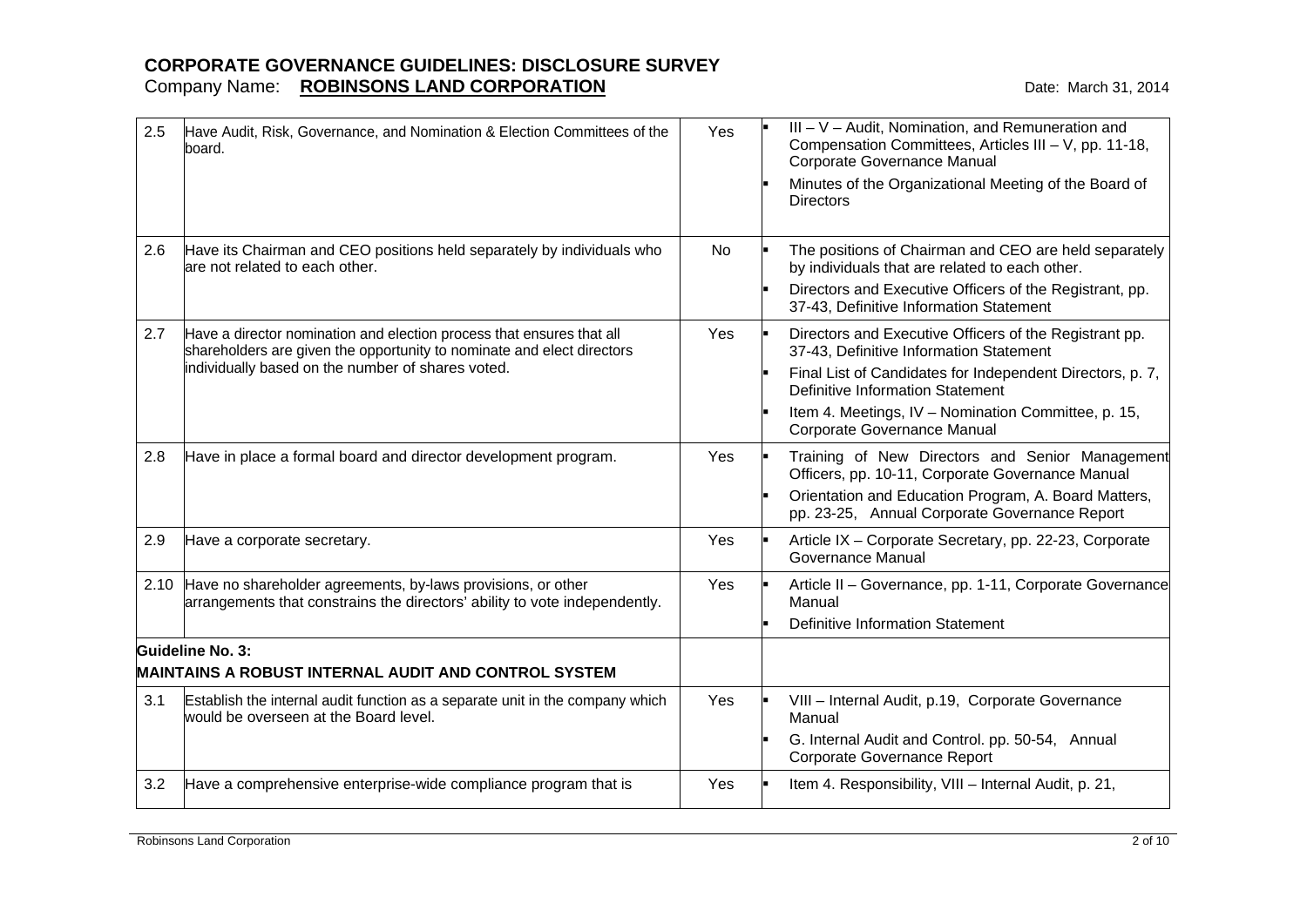|     | annually reviewed.                                                                                                                                                                                                                                                             |     | Corporate Governance Manual<br>Article X - Compliance Officer p. 23, Corporate<br>Governance Manual<br>G. Internal Audit and Control. pp. 50-54, Annual                                                                                                                                           |
|-----|--------------------------------------------------------------------------------------------------------------------------------------------------------------------------------------------------------------------------------------------------------------------------------|-----|---------------------------------------------------------------------------------------------------------------------------------------------------------------------------------------------------------------------------------------------------------------------------------------------------|
| 3.3 | Institutionalize quality service programs for the internal audit function.                                                                                                                                                                                                     | Yes | Corporate Governance Report<br>Item 4. Responsibility, VIII - Internal Audit, p. 21,<br>Corporate Governance Manual                                                                                                                                                                               |
| 3.4 | Have in place a mechanism that allows employees, suppliers and other<br>stakeholders to raise valid issues.                                                                                                                                                                    | Yes | <b>Code of Business Conduct</b><br><b>Supplier Accreditation Policy</b>                                                                                                                                                                                                                           |
| 3.5 | Have the Chief Executive Officer and Chief Audit Executive attest in<br>writing, at least annually, that a sound internal audit, control, and<br>compliance system is in place and working effectively.                                                                        | Yes | This statement/attestation is presented during the Audit<br><b>Committee Meeting</b>                                                                                                                                                                                                              |
|     | Guideline No. 4:<br><b>RECOGNIZES AND MANAGES ITS ENTERPRISE RISKS</b>                                                                                                                                                                                                         |     |                                                                                                                                                                                                                                                                                                   |
| 4.1 | Have its board oversee the company's risk management function.                                                                                                                                                                                                                 | Yes | Item 1. Mission of Audit Committee, III - Audit<br>Committee, p. 11, Corporate Governance Manual<br>II - Governance, p. 3, Corporate Governance Manual<br>Statement on Effectiveness of Risk Management<br>System, F. Risk Management System, p. 41, Annual<br><b>Corporate Governance Report</b> |
| 4.2 | Have a formal risk management policy that guides the company's risk<br>management and compliance processes and procedures.                                                                                                                                                     | Yes | Item 31. Financial Risk Management Objectives and<br>Policies, pp.52-57, Annual Report<br>Risk Policy, F. Risk Management System, pp. 42-46,<br>Annual Corporate Governance Report                                                                                                                |
| 4.3 | Design and undertake its Enterprise Risk Management (ERM) activities<br>on the basis of, or in accordance with, internationally recognized<br>frameworks such as but not limited to, COSO, (The Committee of<br>Sponsoring Organizations of the Treadway Commission) I and II. | Yes | Item 31. Financial Risk Management Objectives and<br>Policies, pp.52-57, Annual Report                                                                                                                                                                                                            |
| 4.4 | Have a unit at the management level, headed by a Risk Management<br>Officer (RMO).                                                                                                                                                                                             | Yes | Item 31. Financial Risk Management Objectives and<br>Policies, pp.52-57, Annual Report                                                                                                                                                                                                            |
| 4.5 | Disclose sufficient information about its risk management procedures and<br>processes as well as the key risks the company is currently facing                                                                                                                                 | Yes | Item 31. Financial Risk Management Objectives and<br>Policies, pp.52-57, Annual Report                                                                                                                                                                                                            |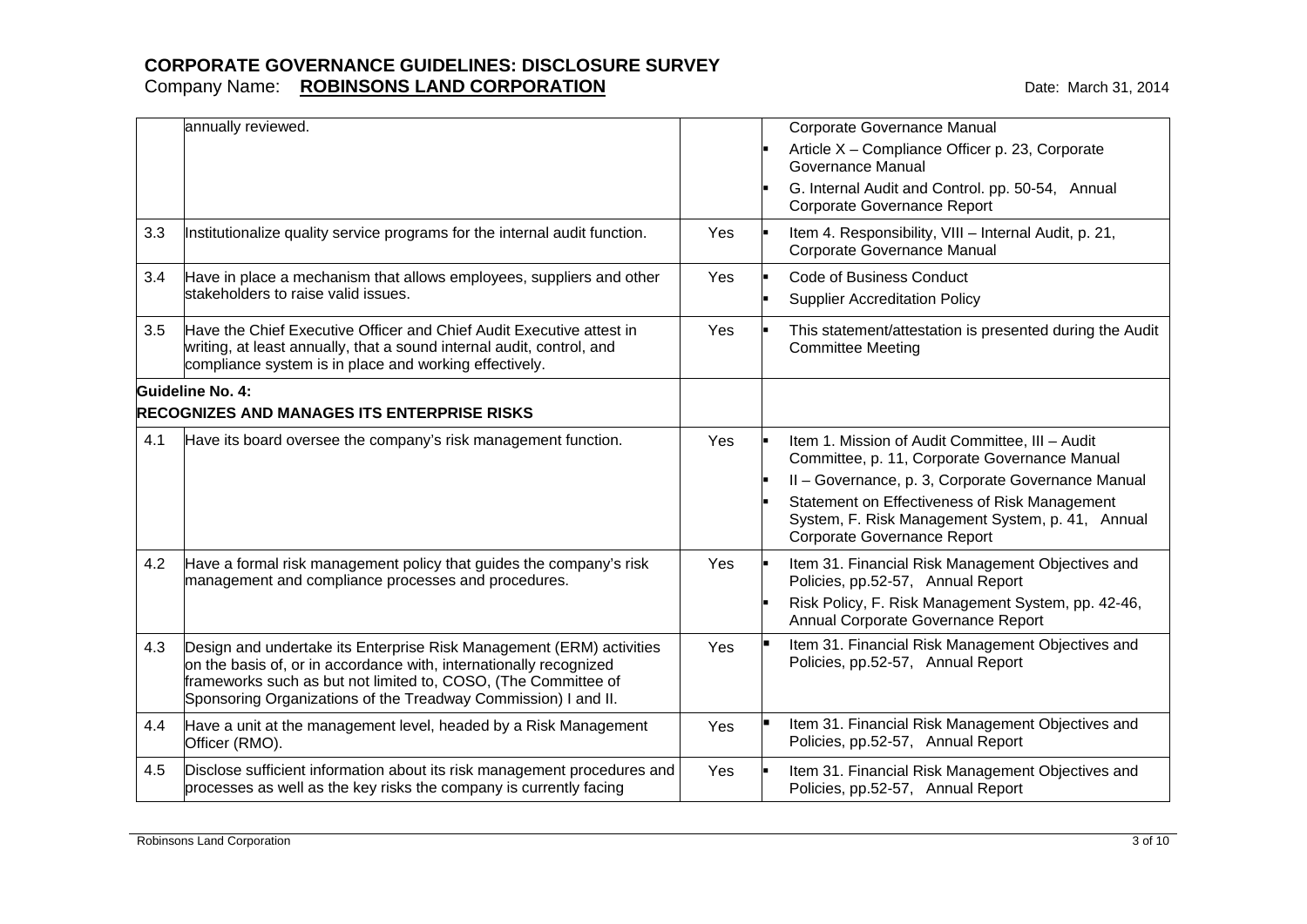|     | including how these are being managed.                                                                                                                                                                              |     | Control System, F. Risk Management System, pp. 41-<br>50, Annual Corporate Governance Report                                                                                                |
|-----|---------------------------------------------------------------------------------------------------------------------------------------------------------------------------------------------------------------------|-----|---------------------------------------------------------------------------------------------------------------------------------------------------------------------------------------------|
| 4.6 | Seek external technical support in risk management when such<br>competence is not available internally.                                                                                                             | Yes | Item 31. Financial Risk Management Objectives and<br>Policies, pp.52-57, Annual Report                                                                                                      |
|     | Guideline No. 5<br><b>ENSURES THE INTEGRITY OF FINANCIAL REPORTS AS WELL AS ITS</b><br><b>EXTERNAL AUDITING FUNCTION</b>                                                                                            |     |                                                                                                                                                                                             |
| 5.1 | Have the board Audit Committee approve all non-audit services<br>conducted by the external auditor. The Committee should ensure that the<br>non-audit fees do not outweigh the fees earned from the external audit. | Yes | Item 4. Functions, III - Audit Committee, p. 12,<br>Corporate Governance Manual                                                                                                             |
| 5.2 | Ensure that the external auditor is credible, competent, and should have<br>the ability to understand complex related party transactions, its<br>counterparties, and valuations of such transactions.               | Yes | Appointment of Independent Public Accountant, p. 10,<br>Definitive Information Statement<br>Item 10. Accountability and Audit, II - Governance, p. 9,<br>Corporate Governance Manual        |
| 5.3 | Ensure that the external auditor has adequate quality control procedures.                                                                                                                                           | Yes | Appointment of Independent Public Accountant, p. 10,<br>Definitive Information Statement                                                                                                    |
| 5.4 | Disclose relevant information on the external auditors.                                                                                                                                                             | Yes | Appointment of Independent Public Accountant, p. 10,<br><b>Definitive Information Statement</b><br>Item 4. Functions, III - Audit Committee, p. 12,<br>Corporate Governance Manual          |
| 5.5 | Ensures that the external audit firm is selected on the basis of a fair and<br>transparent tender process.                                                                                                          | Yes | Appointment of Independent Public Accountant, p. 10,<br><b>Definitive Information Statement</b>                                                                                             |
| 5.6 | Have its audit committee conduct regular meetings and dialogues with the<br>external audit team without anyone from management present.                                                                             | Yes | Item 4. Meetings, Article III - Audit Committee, p. 13,<br>Corporate Governance Manual<br>Item 4. Responsibilities, VIII - Internal Audit, p. 21,<br>Corporate Governance Manual            |
| 5.7 | Have the financial reports attested to by the Chief Executive Officer and<br>Chief Financial Officer.                                                                                                               | Yes | Statement of Management's Responsibility over<br>Financial Statements, Definitive Information Statement                                                                                     |
| 5.8 | Have a policy of rotating the lead audit partner every five years.                                                                                                                                                  | Yes | Appointment of Independent Public Accountant, p. 10,<br><b>Definitive Information Statement</b><br>Item 10. Accountability and Audit, II - Governance, p. 9,<br>Corporate Governance Manual |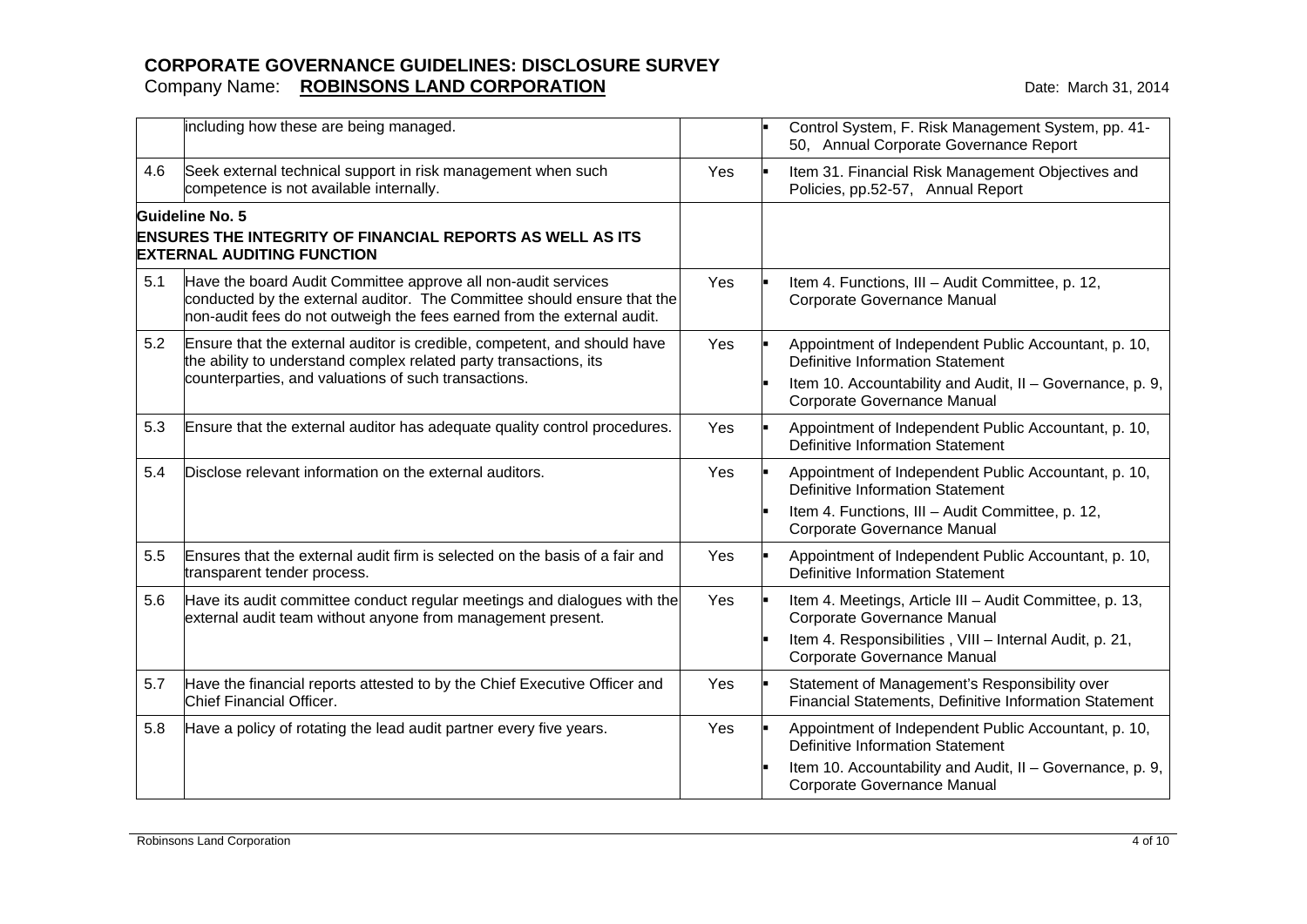|     | Guideline No. 6:                                                                                                                                                                                                                                                              |     |                                                                                                                                                                                                                   |
|-----|-------------------------------------------------------------------------------------------------------------------------------------------------------------------------------------------------------------------------------------------------------------------------------|-----|-------------------------------------------------------------------------------------------------------------------------------------------------------------------------------------------------------------------|
|     | <b>RESPECTS AND PROTECTS THE RIGHTS OF ITS SHAREHOLDERS,</b><br>PARTICULARLY THOSE THAT BELONG TO THE MINORITY OR NON-<br><b>CONTROLLING GROUP</b>                                                                                                                            |     |                                                                                                                                                                                                                   |
| 6.1 | Adopt the principle of "one share, one vote."                                                                                                                                                                                                                                 | Yes | Article II Sections 7 & 8, pp. 4-5, By-Laws<br>Voting Securities and Principal Holders Thereof, p. 2,<br>Definitive Information Statement<br>Voting Procedures, p. 11, Definitive Information<br>Statement        |
| 6.2 | Ensure that all shareholders of the same class are treated equally with<br>respect to voting rights, subscription rights and transfer rights.                                                                                                                                 | Yes | Article II Sections 7 & 8, pp. 4-5, By-Laws<br>Voting Securities and Principal Holders Thereof, p. 2,<br><b>Definitive Information Statement</b><br>Voting Procedures, p. 11, Definitive Information<br>Statement |
| 6.3 | Have an effective, secure, and efficient voting system.                                                                                                                                                                                                                       | Yes | Voting Procedures, p. 11, Definitive Information<br>Statement                                                                                                                                                     |
| 6.4 | Have effective shareholder voting mechanisms such as supermajority or<br>"majority of minority" requirements to protect minority shareholders<br>against actions of controlling shareholders.                                                                                 | Yes | Article II Sections 7 & 8, pp. 4-5, By-Laws<br>Voting Securities and Principal Holders Thereof, p. 2,<br>Definitive Information Statement<br>Voting Procedures, p. 11, Definitive Information<br>Statement        |
| 6.5 | Provide all shareholders with the notice and agenda of the annual general<br>meeting (AGM) at least thirty (30) days before a regular meeting and<br>twenty (20) days before a special meeting.                                                                               | Yes | Notice of Annual Stockholders Meeting                                                                                                                                                                             |
| 6.6 | Allow shareholders to call a special shareholders meeting, submit a<br>proposal for consideration at the AGM or the special meeting, and ensure<br>the attendance of the external auditor and other relevant individuals to<br>answer shareholder questions in such meetings. | Yes | Corporate Governance Manual                                                                                                                                                                                       |
| 6.7 | Ensure that all relevant questions during the AGM are answered.                                                                                                                                                                                                               | Yes | Minutes of the Meeting of the Stockholders                                                                                                                                                                        |
| 6.8 | Have clearly articulated and enforceable policies with respect to treatment<br>of minority shareholders.                                                                                                                                                                      | Yes | VII - Stockholders' Rights and Protection of Minority<br>Stockholders' Interest, pp. 18-25, Corporate Governance<br>Manual                                                                                        |
|     |                                                                                                                                                                                                                                                                               |     | Item 1. Stockholders" Rights, VII - Stockholders' Rights                                                                                                                                                          |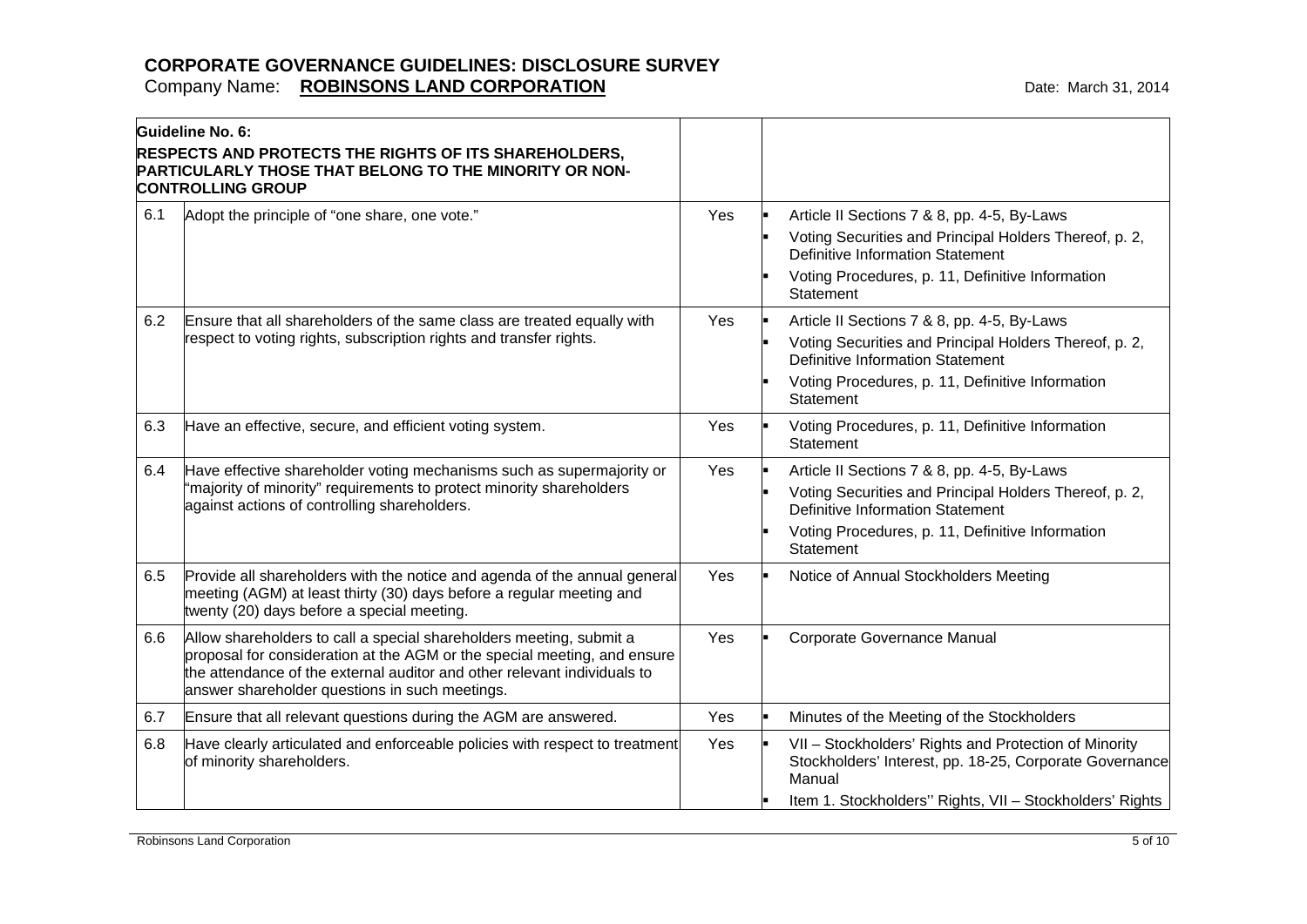|      |                                                                                                                                                                                                                                                           |     | and Protection of Minority Stockholders' Interest, p. 19,<br>Corporate Governance Manual                                                                                                      |
|------|-----------------------------------------------------------------------------------------------------------------------------------------------------------------------------------------------------------------------------------------------------------|-----|-----------------------------------------------------------------------------------------------------------------------------------------------------------------------------------------------|
| 6.9  | Avoid anti-takeover measures or similar devices that may entrench<br>ineffective management or the existing controlling shareholder group.                                                                                                                | Yes | Item 3. Duties and Function of the Board, II -<br>Governance, p. 3, Corporate Governance Manual                                                                                               |
| 6.10 | Provide all shareholders with accurate and timely information regarding<br>the number of shares of all classes held by controlling shareholders and<br>their affiliates.                                                                                  | Yes | Public Ownership Report                                                                                                                                                                       |
| 6.11 | Have a communications strategy to promote effective communication with<br>shareholders.                                                                                                                                                                   | Yes | Annual Report,<br>Company Website URL:<br>http://www.robinsonsland.com/<br>K. Investors Relations Program, pp. 66-67, Annual<br>Corporate Governance Report                                   |
|      | 6.12 Have at least thirty percent (30%) public float to increase liquidity in the<br>market.                                                                                                                                                              | Yes | The Company has a public float of 38.6%, as reflected in<br>the PSE Website as of February 18, 2014. URL:<br>http://www.pse.com.ph/stockMarket/companyInfo.html?i<br>d=195&security=312&tab=0 |
|      | 6.13 Have a transparent dividend policy.                                                                                                                                                                                                                  | Yes | Equity, pp. 32, Annual Report                                                                                                                                                                 |
|      | Guideline No. 7:<br><b>ADOPTS AND IMPLEMENTS AN INTERNATIONALLY-ACCEPTED</b><br><b>DISCLOSURE AND TRANSPARENCY REGIME</b>                                                                                                                                 |     |                                                                                                                                                                                               |
| 7.1  | Have written policies and procedures designed to ensure compliance with<br>the PSE and SEC disclosure rules, as well as other disclosure<br>requirements under existing laws and regulations.                                                             | Yes | VI - Disclosure and Transparency, p. 18, Corporate<br>Governance Manual                                                                                                                       |
| 7.2  | Disclose the existence, justification, and details on shareholders<br>agreements, voting trust agreements, confidentiality agreements, and<br>such other agreements that may impact on the control, ownership, and<br>strategic direction of the company. | Yes | Standard Arrangement and other Arrangements, p. 10,<br><b>Definitive Information Statement</b>                                                                                                |
| 7.3  | Disclose its director and executive compensation policy.                                                                                                                                                                                                  | Yes | D. Remuneration Matters, pp. 32-35, Annual Corporate<br>Governance Report<br><b>Definitive Information Statement</b>                                                                          |
| 7.4  | Disclose names of groups or individuals who hold 5% or more ownership<br>interest in the company, significant cross-shareholding relationship and<br>cross guarantees, as well as the nature of the company's other                                       | Yes | <b>Public Ownership Report</b>                                                                                                                                                                |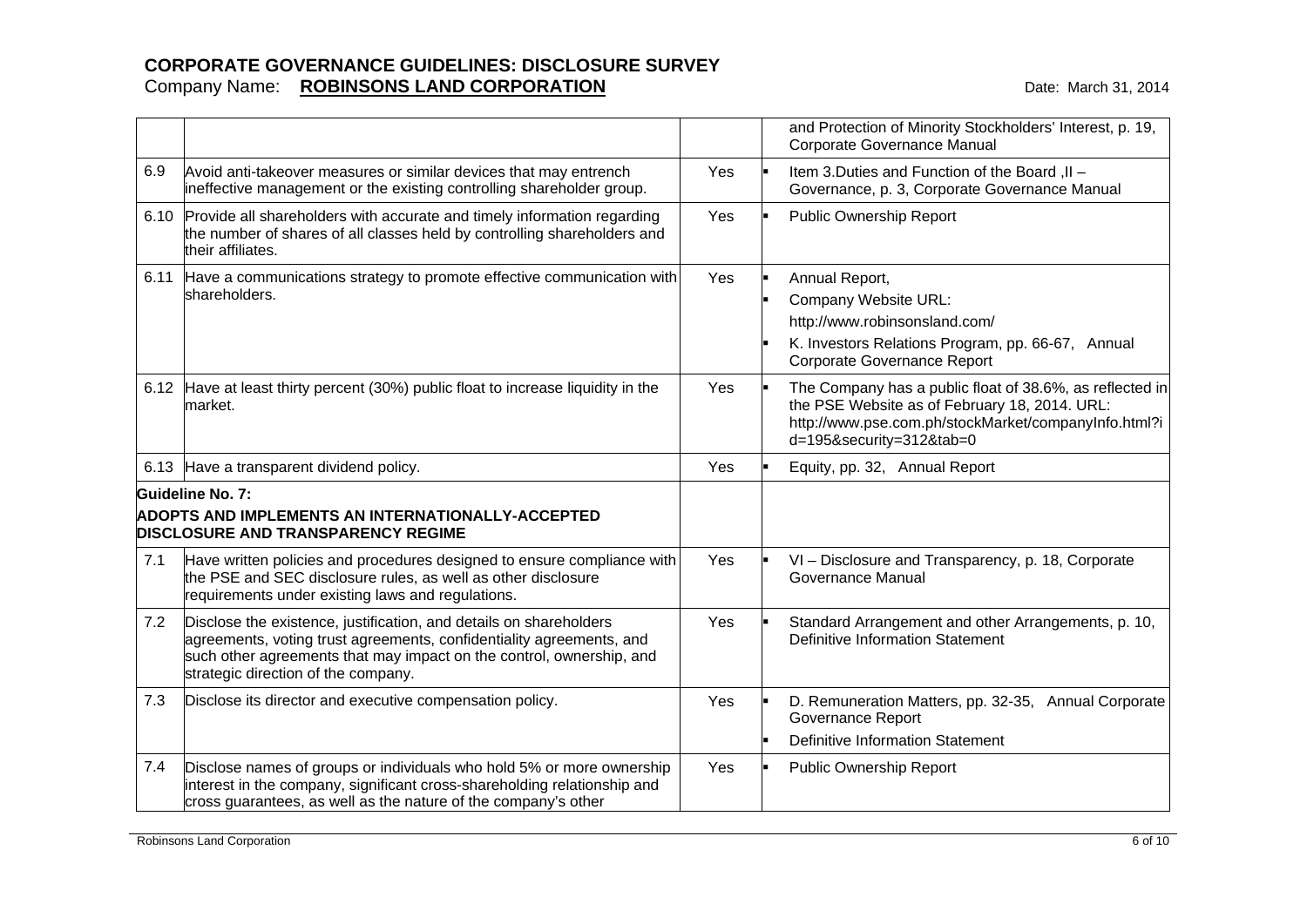|     | companies if it belongs to a corporate group.                                                                                                                                                                                                                                                                                                                    |     |                                                                                                                                                                                                                                                                                        |
|-----|------------------------------------------------------------------------------------------------------------------------------------------------------------------------------------------------------------------------------------------------------------------------------------------------------------------------------------------------------------------|-----|----------------------------------------------------------------------------------------------------------------------------------------------------------------------------------------------------------------------------------------------------------------------------------------|
| 7.5 | Disclose annual and quarterly consolidated reports, cash flow statements,<br>and special audit revisions. Consolidated financial statements shall be<br>published within 90 days from the end of the financial year, while interim<br>reports shall be published within 45 days from the end of the reporting<br>period.                                         | Yes | <b>Annual Report</b><br>$17 - Q$                                                                                                                                                                                                                                                       |
| 7.6 | Disclose to shareholders and the Exchange any changes to its corporate<br>governance manual and practices, and the extent to which such practices<br>conform to the SEC and PSE CG Guidelines.                                                                                                                                                                   | Yes | VI - Disclosure and Transparency, p. 18, Corporate<br><b>Governance Manual</b><br>Annual Corporate Governance Report                                                                                                                                                                   |
| 7.7 | Publish and/or deliver to its shareholders in a timely fashion all<br>information and materials relevant to corporate actions that require<br>shareholder approval.                                                                                                                                                                                              | Yes | Notice of Annual Meeting of Stockholders<br>$17 - C$                                                                                                                                                                                                                                   |
| 7.8 | Disclose the trading of the corporation's shares by directors, officers (or<br>persons performing similar functions), and controlling shareholders. This<br>shall also include the disclosure of the company's purchase of its shares<br>from the market (e.g. share buy-back program).                                                                          | Yes | Statement of Change in Beneficial Ownership and<br><b>Securities</b>                                                                                                                                                                                                                   |
| 7.9 | Disclose in its annual report the principal risks to minority shareholders<br>associated with the identity of the company's controlling shareholders; the<br>degree of ownership concentration; cross-holdings among company<br>affiliates; and any imbalances between the controlling shareholders'<br>voting power and overall equity position in the company. | Yes | Item 31. Financial Risk Management Objectives and<br>Policies, pp.52-57, Annual Report<br>Security Ownership of Certain Record and Beneficial<br>Owners and Management, pp. 3-4, Definitive Information<br>Statement                                                                   |
|     | Guideline No. 8:<br><b>RESPECTS AND PROTECTS THE RIGHTS AND INTERESTS OF</b><br><b>EMPLOYEES, COMMUNITY, ENVIRONMENT, AND OTHER STAKEHOLDERS</b>                                                                                                                                                                                                                 |     |                                                                                                                                                                                                                                                                                        |
| 8.1 | Establish and disclose a clear policy statement that articulates the<br>company's recognition and protection of the rights and interests of key<br>stakeholders specifically its employees, suppliers & customers, creditors,<br>as well the community, environment, and other key stakeholder groups.                                                           | Yes | I - Introduction, pp. 1, Corporate Governance Manual<br>Financial Highlights and Message from the Chairman &<br>CEO and President COO, pp. 1-7, Annual Report,                                                                                                                         |
| 8.2 | Have in place a workplace development program.                                                                                                                                                                                                                                                                                                                   | Yes | Item C. Performance-enhancing mechanisms for<br>employee participation. H. Role Of Stakeholders, p. 56,<br>Annual Corporate Governance Report<br>www://www.jgsummit.com.ph/csr.html look for JG-ILED<br>- John Gokongwei Institute for Leadership and<br><b>Enterprise Development</b> |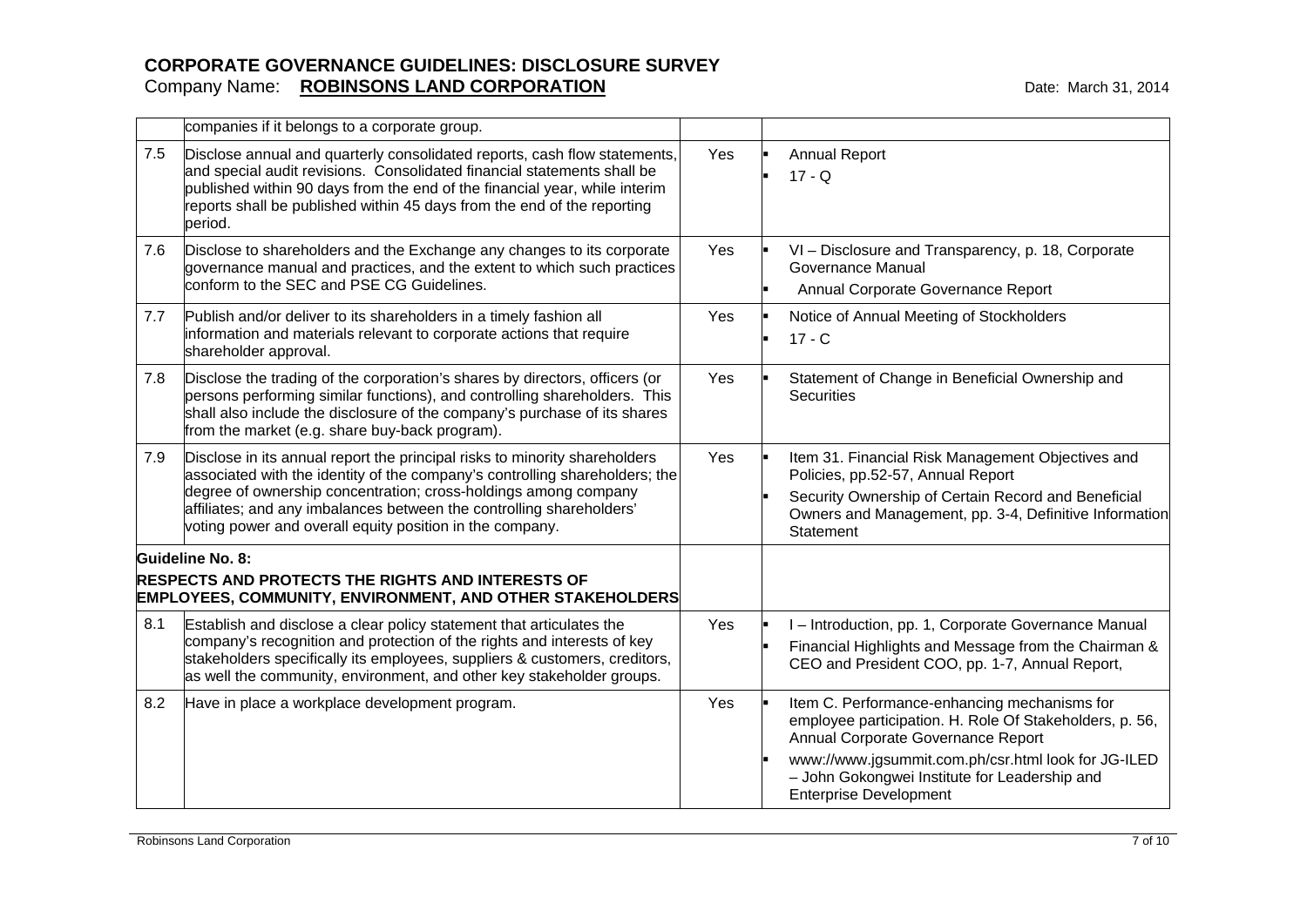| 8.3 | Have in place a merit-based performance incentive mechanism such as<br>an employee stock option plan (ESOP) or any such scheme that awards<br>and incentivizes employees, at the same time aligns their interests with<br>those of the shareholders. | Yes | Item D. Performance-enhancing mechanisms for<br>employee participation. H. Role Of Stakeholders, p. 56,<br>Annual Corporate Governance Report                    |
|-----|------------------------------------------------------------------------------------------------------------------------------------------------------------------------------------------------------------------------------------------------------|-----|------------------------------------------------------------------------------------------------------------------------------------------------------------------|
| 8.4 | Have in place a community involvement program.                                                                                                                                                                                                       | Yes | Corporate Social Responsibility, pp. 16-17, Annual<br>Report                                                                                                     |
|     |                                                                                                                                                                                                                                                      |     | L. Corporate Social Responsibility Initiatives, p. 66,<br>Annual Corporate Governance Report                                                                     |
| 8.5 | Have in place an environment-related program.                                                                                                                                                                                                        | Yes | Corporate Social Responsibility, pp. 16-17, Annual<br>Report                                                                                                     |
|     |                                                                                                                                                                                                                                                      |     | L. Corporate Social Responsibility Initiatives, p. 66,<br>Annual Corporate Governance Report                                                                     |
| 8.6 | Have clear policies that guide the company in its dealing with its suppliers,<br>customers, creditors, analysts, market intermediaries, and other market<br>participants.                                                                            | Yes | Disclose the company's policy and activities relative to<br>Supplier/contractor selection, H. Role Of Stakeholders,<br>p. 54, Annual Corporate Governance Report |
|     | Guideline No. 9:<br>DOES NOT ENGAGE IN ABUSIVE RELATED-PARTY TRANSACTIONS AND<br><b>INSIDER TRADING</b>                                                                                                                                              |     |                                                                                                                                                                  |
| 9.1 | Develop and disclose a policy governing the company's transactions with<br>related parties.                                                                                                                                                          | Yes | Item 3. Duties and Function of the Board, II -<br>Governance, p. 3, Corporate Governance Manual                                                                  |
|     |                                                                                                                                                                                                                                                      |     | Item a. Related Party Transactions, B. Code of Business<br>Conduct & Ethics, pp. 26-27, Annual Corporate<br><b>Governance Report</b>                             |
| 9.2 | Clearly define the thresholds for disclosure and approval for RPTs and<br>categorize such transactions according to those that are considered de                                                                                                     | Yes | Item 20. Related Party Transaction, pp. 46-47, Annual<br>Report                                                                                                  |
|     | minimis or transactions that need not be reported or announced, those<br>that need to be disclosed, and those that need prior shareholder approval.<br>The aggregate amount of RPT within any twelve (12) month period should                        |     | Item 3. Duties and Function of the Board, II -<br>Governance, p. 3, Corporate Governance Manual                                                                  |
|     | be considered for purposes of applying the thresholds for disclosure and<br>approval.                                                                                                                                                                |     |                                                                                                                                                                  |
| 9.3 | Establish a voting system whereby a majority of non-related party<br>shareholders approve specific types of related party transactions in<br>shareholders meetings.                                                                                  | Yes | Item a. Related Party Transactions, B. Code of Business<br>Conduct & Ethics, pp. 26-27, Annual Corporate<br><b>Governance Report</b>                             |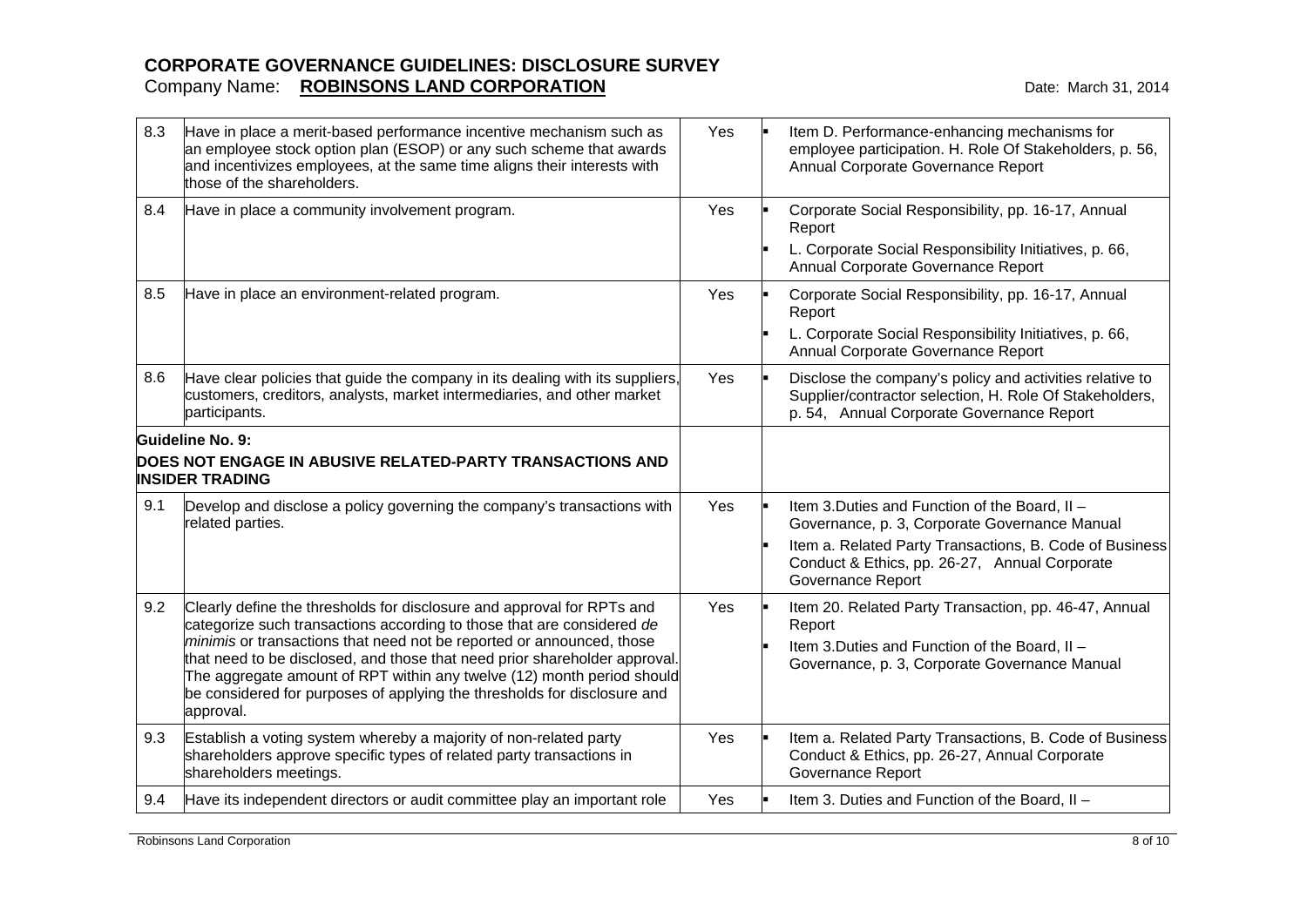|      | in reviewing significant RPTs.                                                                                                                                                                                                                                                                                             |     | Governance, pp.2-3, Corporate Governance Manual                                                                                                      |
|------|----------------------------------------------------------------------------------------------------------------------------------------------------------------------------------------------------------------------------------------------------------------------------------------------------------------------------|-----|------------------------------------------------------------------------------------------------------------------------------------------------------|
| 9.5  | Be transparent and consistent in reporting its RPTs. A summary of such<br>transactions shall be published in the company's annual report.                                                                                                                                                                                  | Yes | Item 20. Related Party Transaction, pp. 46-47, Annual<br>Report                                                                                      |
| 9.6  | Have a clear policy in dealing with material non-public information by<br>company insiders.                                                                                                                                                                                                                                | Yes | Corporate Governance Manual                                                                                                                          |
| 9.7  | Have a clear policy and practice of full and timely disclosure to<br>shareholders of all material transactions with affiliates of the controlling<br>shareholders, directors, or management.                                                                                                                               | Yes | Corporate Governance Manual                                                                                                                          |
|      | Guideline No. 10:<br>DEVELOPS AND NURTURES A CULTURE OF ETHICS, COMPLIANCE, &<br><b>ENFORCEMENT</b>                                                                                                                                                                                                                        |     |                                                                                                                                                      |
| 10.1 | Formally adopt a code of ethics and proper conduct that guides individual<br>behavior and decision making, clarify responsibilities, and inform other<br>stakeholders on the conduct expected from company personnel.                                                                                                      | Yes | <b>Code of Business Conduct</b>                                                                                                                      |
| 10.2 | Have a formal comprehensive compliance program covering compliance<br>with laws and relevant regulations. The program should include<br>appropriate training and awareness initiatives to facilitate understanding,<br>acceptance, and compliance with the said issuances.                                                 | Yes | Corporate Governance Manual                                                                                                                          |
| 10.3 | Not seek exemption from the application of a law, rule, or regulation<br>especially when it refers to a corporate governance issue. Should it do<br>so, it has to disclose the reason for such action as well present the<br>specific steps being taken to finally comply with the applicable law, rule, or<br>regulation. | Yes | Corporate Governance Manual                                                                                                                          |
|      | 10.4 Have clear and stringent policies and procedures on curbing and<br>penalizing company or employee involvement in offering, paying and<br>receiving bribes.                                                                                                                                                            | Yes | <b>Code of Business Conduct</b>                                                                                                                      |
| 10.5 | Have a designated officer responsible for ensuring compliance with all<br>relevant laws, rules, and regulation, as well as all regulatory requirements.                                                                                                                                                                    | Yes | Corporate Governance Manual                                                                                                                          |
| 10.6 | Respect intellectual property rights.                                                                                                                                                                                                                                                                                      | Yes | <b>Code of Business Conduct</b>                                                                                                                      |
| 10.7 | Establish and commit itself to an alternative dispute resolution system so<br>that conflicts and difference with counterparties, particularly with<br>shareholders and other key stakeholders, would be settled in a fair and<br>expeditious manner.                                                                       | Yes | Corporate Governance Manual<br>Alternative Dispute Resolution, B. Code of Business<br>Conduct & Ethics, p. 29, Annual Corporate Governance<br>Report |